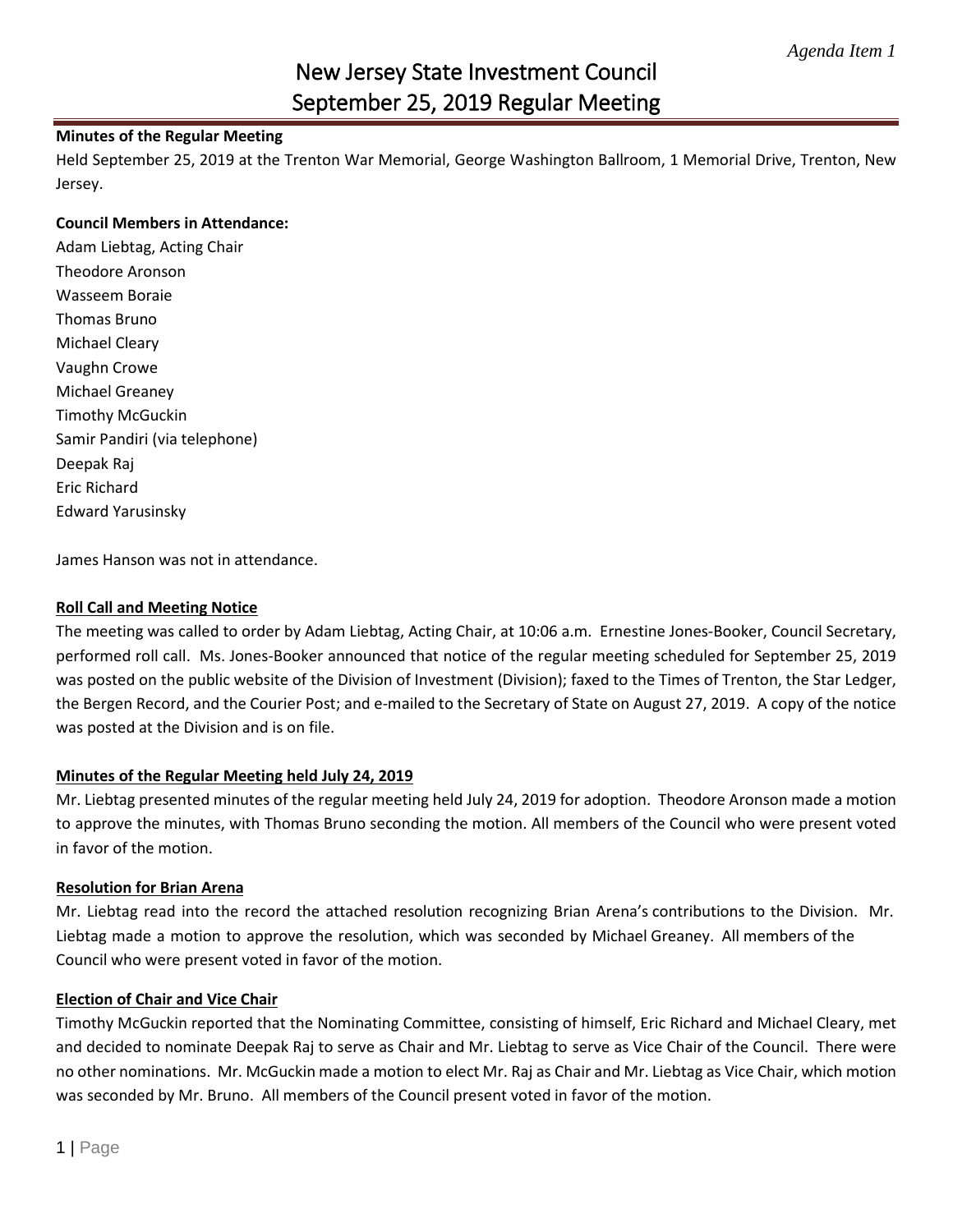# New Jersey State Investment Council September 25, 2019 Regular Meeting

# **Appointment of members to the Executive, Investment Policy, Audit and ESG Committees**

Mr. Raj deferred making any new appointments to Council Committees until November's Council Meeting.

Vaughn Crowe joined the meeting at this time.

#### **Report from the State Treasurer**

Dini Ajmani of the Treasurer's office congratulated Mr. Raj and Mr. Liebtag on their election as Chair and Vice Chair and thanked Mr. Liebtag for his service as Acting Chair. She provided an update on the State's annual billing to municipalities for pension and healthcare obligations.

#### **Director's Report and Update**

Corey Amon, Director of the Division, presented the Director's Report, including an update on investment returns for the Pension Fund, performance of capital markets, and changes in asset allocation. Mr. Amon also notified the Council of a modification to funds managed by Oz Management.

Suzanne Hannigan, Melanie Lomas, Todd Rowohlt, Kevin McGrath and Jared Speicher presented performance overviews for Fiscal Year 2019 with respect to the U.S. equity, international equity and fixed income portfolios.

In response to questions from Mr. Richard and Mr. Raj, Mr. Amon and Division staff discussed the fund's investments in the energy sector, both domestically and internationally. Mr. Liebtag requested more information from the Division regarding the performance of the fossil fuels component of the energy sector. Wasseem Boraie discussed recent concerns regarding short-term borrowing markets, to which Mr. McGrath discussed the Division's approach to short-term fixed income investments. Mr. Amon and Susan Sarnowski of the Division noted limitations in the Council's regulations regarding the duration of repurchase agreements held in the Division's securities lending program.

## **Proposed Amendment to State Investment Council Bylaws**

Mr. Liebtag introduced a proposed amendment to the State Investment Council bylaws to conform to statutory changes regarding the membership and composition of the State Investment Council. Mr. Liebtag made a motion to adopt the bylaws as amended, with Mr. Bruno seconding the motion. On a roll call vote, all members of the Council who were present voted in favor of the motion.

#### **Report on Soft Dollar Expenditures**

Gina Costello and Michael Wszolek of the Division reported on the Division's soft dollar arrangements, under which a portion of commissions paid by the Division is utilized to pay for research and trading services on behalf of the Division.

#### **Private Equity Investments**

## *Ardian Buyout Fund VII*

2 | Page Jared Speicher of the Division along with Michelle Davidson of Torrey Cove presented an investment of up to €125 million in Ardian Buyout Fund VII, a pan-European private equity buyout fund, plus up to another €50 million in a co-investment side car vehicle alongside the Fund. Mr. Speicher discussed the fund's investment team, investment strategy, track record and ESG policy. He also described the terms of the investment and its fit into the private equity portfolio. In response to questions from Mr. Liebtag, Mr. Aronson and Mr. Crowe, Mr. Speicher and Ms. Davidson described the size and terms of the co-investment vehicle, discussed the timing of distributions, and addressed the performance of prior funds. They also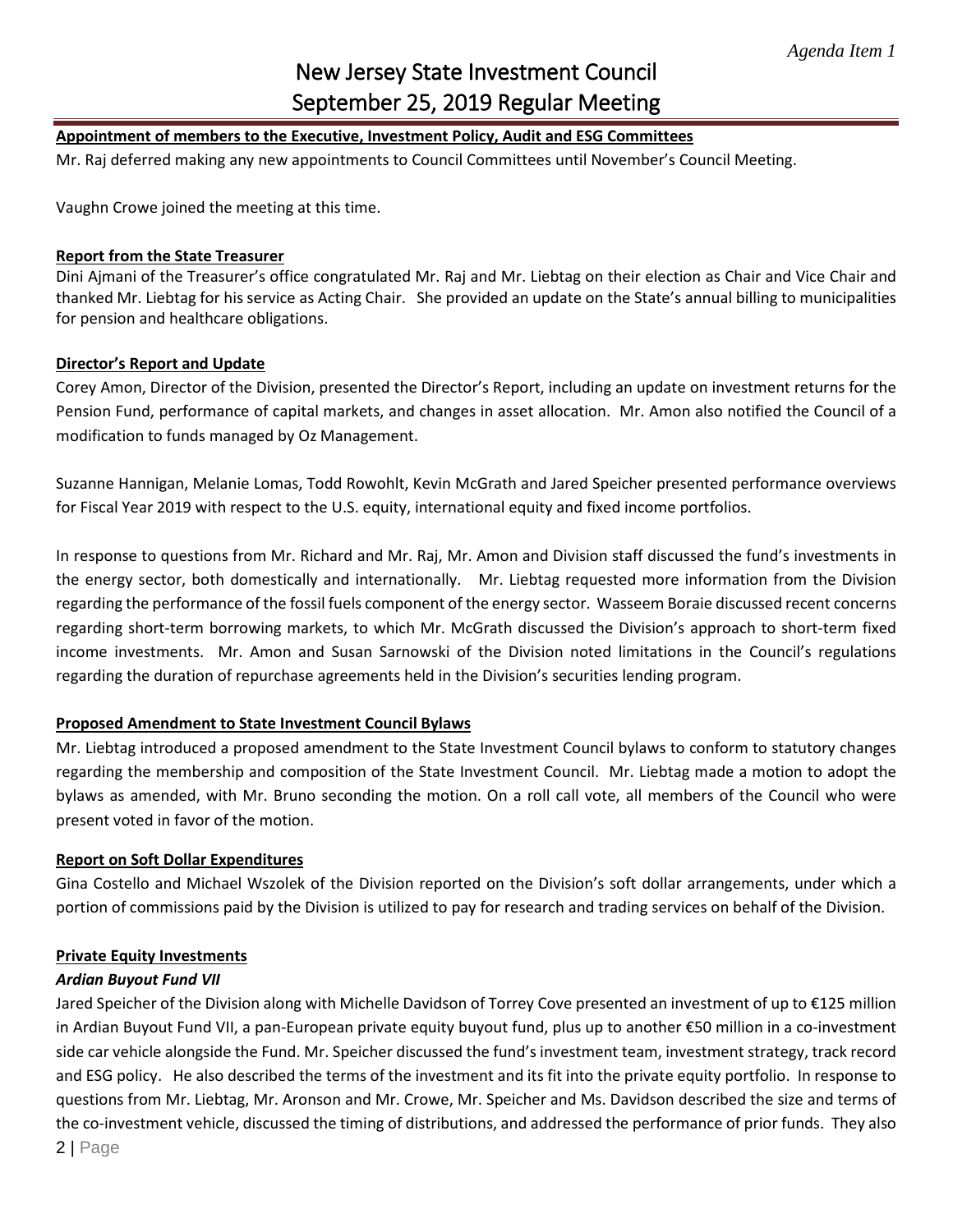# New Jersey State Investment Council September 25, 2019 Regular Meeting

responded to questions from Mr. Raj regarding the pension fund's overall exposure to European funds and the labor and legal environment in Europe regarding corporate restructuring. Mr. Liebtag reported that the IPC had extensively reviewed the investment and recommended presentation to the Council.

# *KPS Special Situations Fund V, L.P. and KPS Special Situations Mid-Cap Fund, L.P.*

Jessie Choi of the Division along with Michelle Davidson of Torrey Cove presented an investment of up to \$175 million in KPS Special Situations Fund V, L.P. and up to \$25 million in KPS Special Situations Mid-Cap Fund, L.P. Ms. Choi discussed the funds' management team and investment strategy. She also described the terms of the investment and its fit within the private equity portfolio. In response to a question from Mr. Crowe, Ms. Davidson discussed how funds with more than one geographic focus are allocated among sectors. Mr. Bruno expressed concern regarding the illiquidity of private equity investments generally. Mr. Liebtag reported that the IPC had extensively reviewed the investment and recommended presentation to the Council.

#### **Public Comment**

Leticia Zavala of the Farm Labor Organizing Committee, AFL-CIO spoke about the Division's investment in the British American Tobacco Company.

James Boyle of Central Jersey Climate Coalition, Tina Weishaus of the DivestNJ Coalition, and Ted Glick of 350 New Jersey spoke about fossil fuel investments.

Mr. Amon announced that the Division would host a roadshow sponsored by the National Association of Investment Companies ("NAIC") roadshow following the meeting as part of its initiative to identify a wider range of diverse private equity firms.

## **Adjournment**

Mr. Liebtag made a motion to adjourn the meeting, with Mr. Aronson seconding the motion. All Council members present voted in favor. The meeting was adjourned at 12:12 p.m.